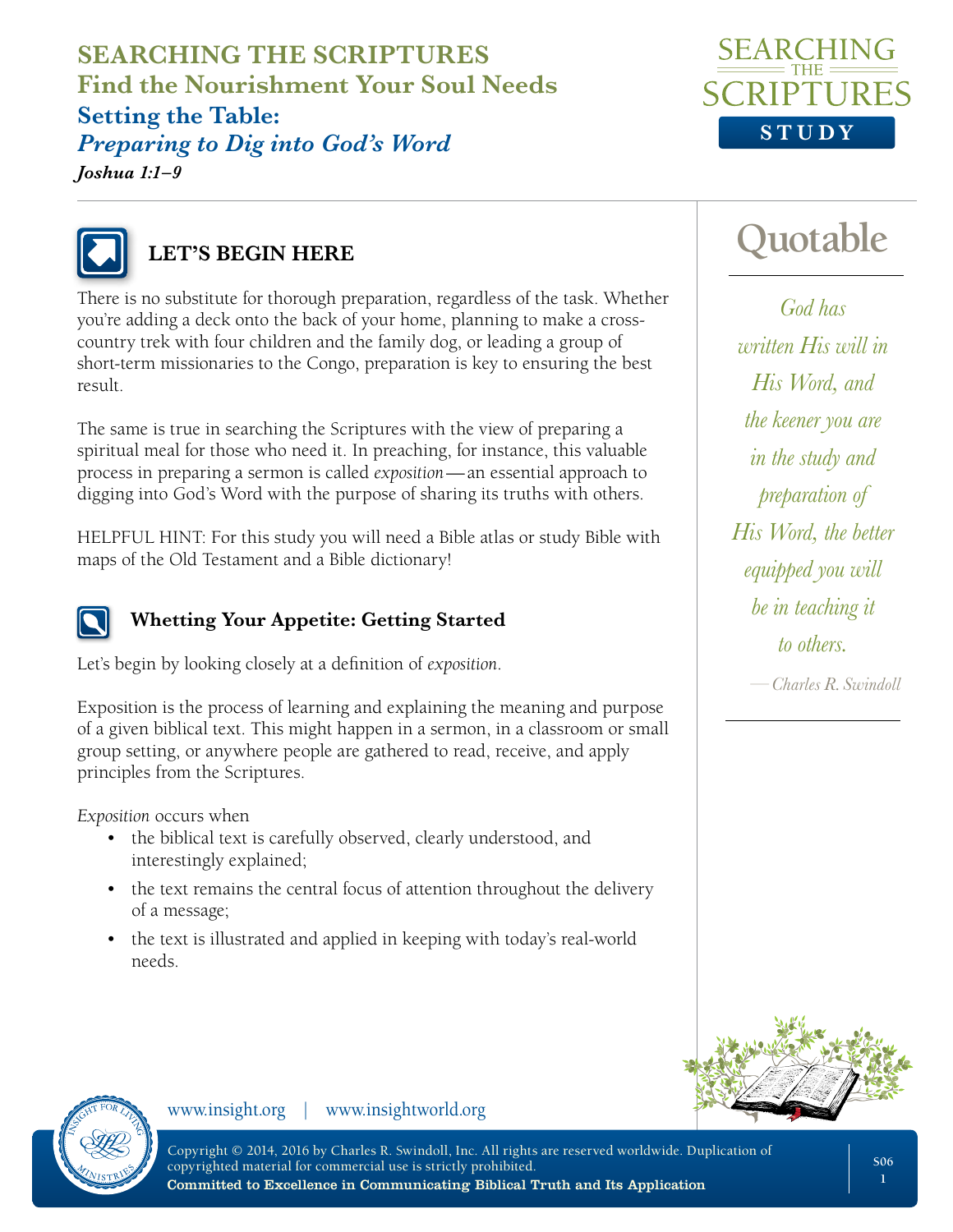*Joshua 1:1–9*



#### *An Example from Biblical History*

One of God's requirements for spiritual leadership of His people is that the leader be a student of the Word of God—not only committed to digging deeply in studying the Scriptures but exemplifying a life of full surrender and devotion to its commands and counsel.

Joshua—Moses' successor—was such a qualified leader. But early on, after Moses' death, he must have stepped into this role of leading Israel with certain trepidation and perhaps even anxiety.

The Lord must have known Joshua would require some encouragement in his new post when He spoke these words:

"Moses my servant is dead. Therefore, the time has come for you to lead these people, the Israelites, across the Jordan River into the land I am giving to them. I promise you what I promised Moses: 'Wherever you set foot, you will be on land I have given you—from the Negev wilderness in the south to the Lebanon mountains in the north, from the Euphrates River in the east to the Mediterranean Sea in the west, including all the land of the Hittites.' No one will be able to stand against you as long as you live. For I will be with you as I was with Moses. I will not fail you or abandon you." (Joshua 1:2–5)

God's promise to Joshua included a detailed description of the boundaries of the land. Find a map of the topography of Palestine either in the back of your study Bible or in a Bible atlas. Take some time to locate each of the places and divisions God mentions to Joshua: *Jordan River*, the *Negev wilderness*, the *Lebanon mountains*, the *Euphrates River*, the *Mediterranean Sea*. Now find your Bible dictionary and look up each area or body of water mentioned, and read the description of each.

#### **What are some of your observations?**

**What are some things you learned for the first time about the boundaries of the Promised Land?** 

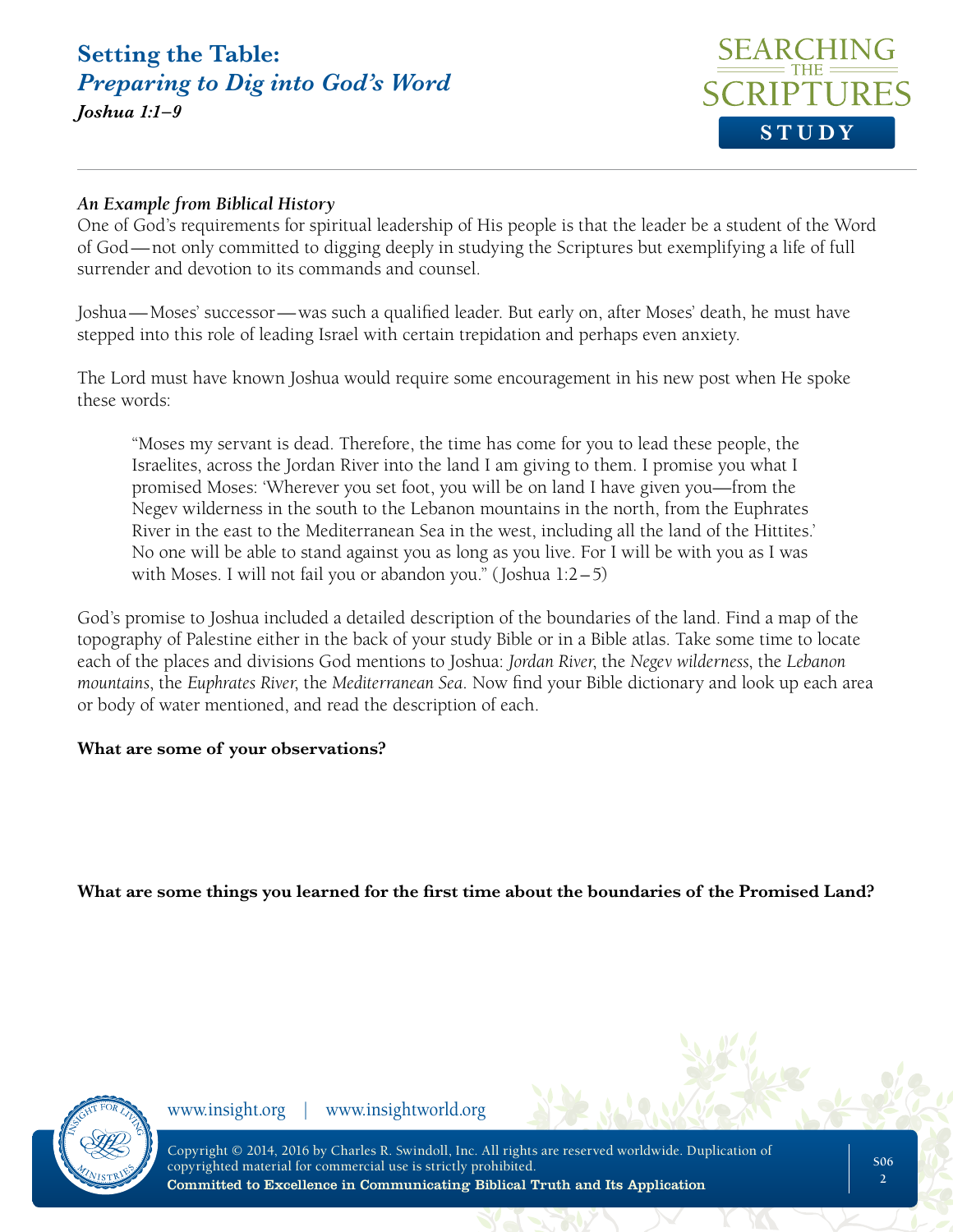*Joshua 1:1–9*



**Describe the varying types of terrain represented in each of these areas of the land. Why would terrain be significant?**

**Look up the word** *Hittites* **in your Bible dictionary. Where were they located? What kind of people were they? Why would they have been significant to mention here?** 

**Now take some time to think about how you might illustrate, explain, and teach through the geography of the land as it is described in Joshua 1:2–4. Imagine your audience and how you would specifically communicate what you have discovered. Write down some notes below.**

**By the way, make your lesson personal by first thinking through how Joshua may have felt as he contemplated filling Moses' sandals. What emotions might he have been feeling? Think through how you would feel if you had to follow a leader of such immense reputation and remarkable stature. Share a story below of a time when you felt intimidated about a role you may have not felt fully prepared to fill.**

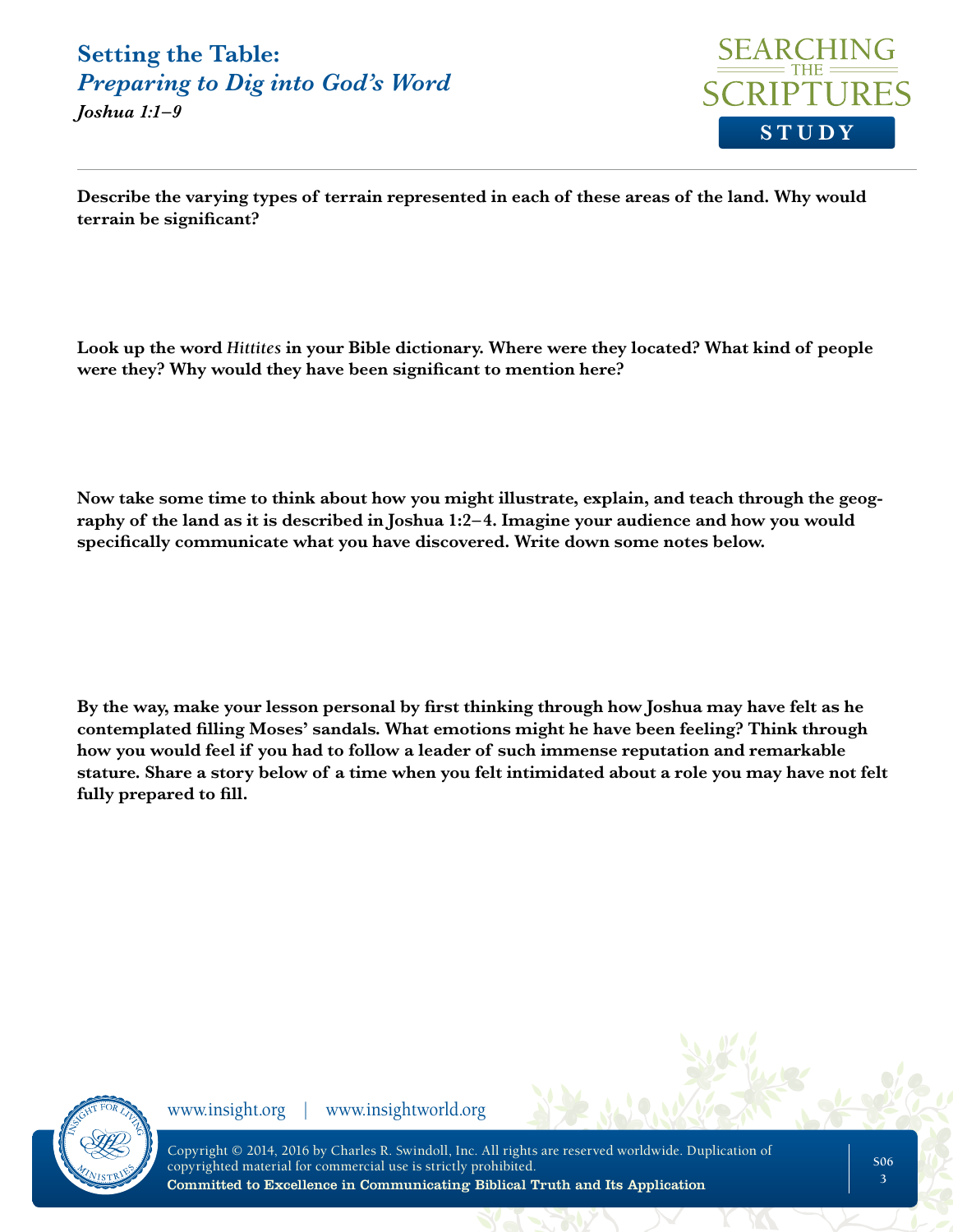*Joshua 1:1–9*





### **YOUR TURN IN THE KITCHEN**

Preparing to teach or preach through a biblical passage is much the same as setting the table on which to serve a delicious meal. But before you serve the meal you have prepared, you must first taste it for yourself to make certain everything is right. Serving spiritual meals is the same. First, we need to apply to our own lives what we have discovered and learned from the Scriptures before serving those truths to others. The following few exercises can serve as a "taste test" of sorts to make certain you are on the right track.

1. At the end of the last message, we worked on applying Ephesians 4:17–32. Now it's time to get ready to present what you learned. Think of a person or group you might be able to teach these truths to. Perhaps it's a Sunday school class, your small-group Bible study, or a youth group. Once you've identified your audience, plan how you will present the truths in Ephesians 4:17–32 in a way that is engaging and helpful.

Here are some questions to consider:

*What can you do to help your students see the observations you made in the text?*

*What needs to be explained so they will understand the meaning of the verses? (NOTE: This would be a good time to consult a commentary on Ephesians for some important insights.)*

*What other passages should you highlight to show the correlation between Paul's commands and other Scripture passages? Would it be helpful to use an additional Bible version or a paraphrase?*

*What are three or four specific applications that would be most helpful for those you are teaching? Remember: Be as specific and relevant as possible.*

Take your time as you prepare the lesson you will present to your audience. Your listeners will benefit when you patiently yet confidently lead them through the passage and present the truths you have discovered.

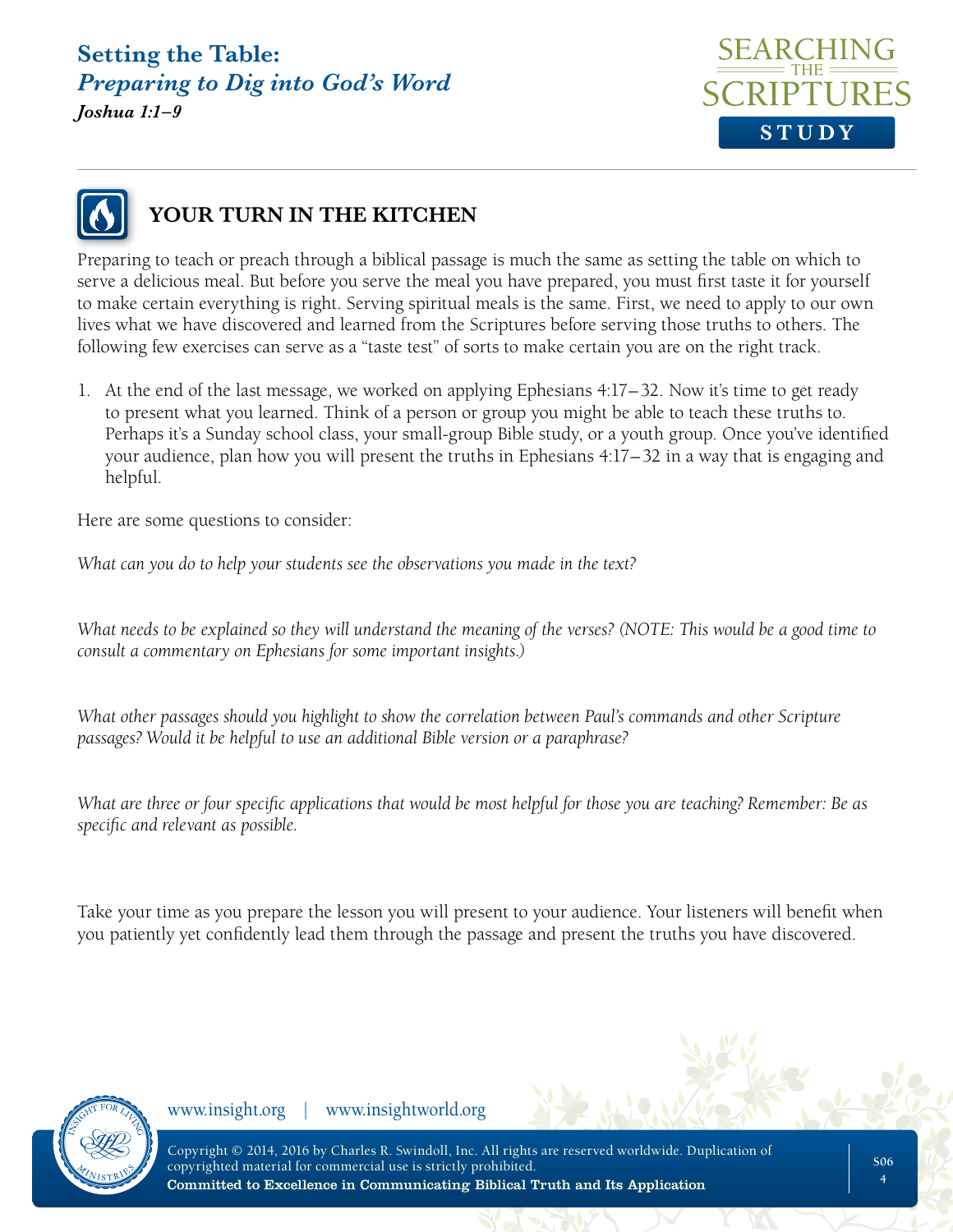

2. Now go back through one of the other passages we have studied so far in this series, and go through the same steps outlined above. You can use Jesus' encounter with Nicodemus in John 3, Paul's charge to the church at Philippi in Philippians 4:4–9, or Jesus' parable of the Good Samaritan in Luke 10:25–37. Be sure to have an audience in mind to whom you will make your presentation.

Prepare whichever passage you choose by going through the questions. Press on with enthusiasm and great anticipation. Add color to your talk by consulting Bible dictionaries and commentaries that provide helpful and often unknown details about the people in the stories and the cultures in which they lived.

Remember: God's promise (as He made to Joshua) is that He will never leave you or forsake you. So take courage! You're going to be great at this!



## **A FINAL PRAYER**

*Father, I am humbled to know that You would use me and the insights You have taught me from the Scriptures to prepare a spiritually nourishing meal for others. Thank You for the privilege and the joy of serving You. Enable me through Your Holy Spirit to discover wonderful lessons for my own life that can also be shared with those You've called me to teach. I pray this in the name of Your Son, my Savior, Jesus Christ. Amen.*